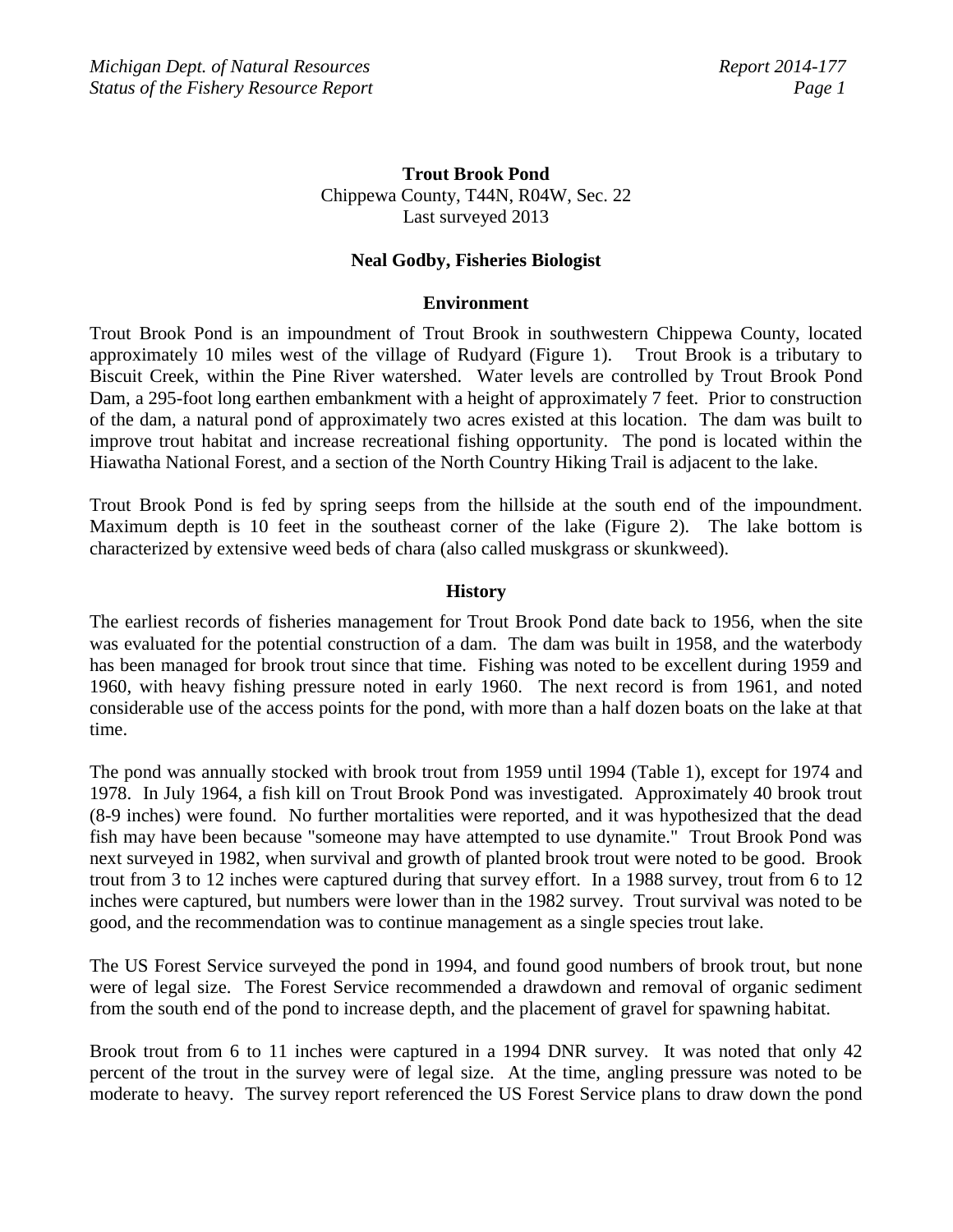and re-contour the bottom and add spawning substrate in 1996. As a result, stocking was discontinued for 1995 and 1996 and was scheduled to resume in 1997 following the work on the pond.

Although the planned work on the pond was not done, it was again surveyed in 1997. A good catch of 7 to 12 inch brook trout was noted, and age data indicated all trout captured were from non-stocked years, and therefore, of wild origin. It was noted that numerous brook trout had been observed spawning over upwelling groundwater at the south end of the lake. The recommendation to cease stocking was made. A subsequent Fisheries Management Prescription (Number 187) was approved and prescribed canceling brook trout stocking in Trout Brook Pond. Poor size structure of the population (due to overabundance) and natural reproduction were cited as reasons for discontinuation of the stocking.

A 2002 survey by the US Forest Service yielded brook trout up to 14 inches in length. The US Forest Service surveyed Trout Brook Pond again in 2008 and found brook trout from 6 to 10 inches in length. The survey report mentioned the plans to dredge the pond and improve spawning habitat, but cited insufficient funding as the reason those plans were not implemented. Abundance (catch per unit effort) was lower than previous surveys, but it was thought that was likely due to the timing of the survey. The report also indicated that plans were still in place to do the habitat work to the pond, and funding may be available in the future.

On March 10, 2013, the Lake Superior State University Fish and Wildlife Club took depth and dissolved oxygen measurements along several profiles (Table 4). This effort was done at the request of the Northern Lake Huron Management Unit to assist with developing a lake depth map and gather some limnological information about the lake. Dissolved oxygen was found to be very low in several parts of the lake. At one location, dissolved oxygen levels dropped to 1.2 ppm (8.5% saturation) three feet below the surface. No fish kills were observed and portions of the water column had good dissolved oxygen concentration in some parts of the lake. The depths and location information were used to generate a lake depth map (Figure 2) with assistance from the staff at the Institute for Fisheries Research.

# **Current Status**

A general netting survey of Trout Brook Pond was conducted from June 4 to June 6, 2013. Total effort consisted of six large mesh fyke net lifts, two small mesh (maxi-mini) fyke net lifts, and two experimental gill net lifts. A total of 392 fish were collected from 7 species (Table 2). Growth was below average for brook trout

as they were almost an inch shorter (-0.9) than the statewide average length at age for that species.

A total of 38 brook trout were captured ranging in length from 3-13 inches (Table 3). Four age groups of brook trout were represented (age-0 to age-3). Of the remaining species, blacknose dace were by far the most abundant, comprising 61% of the numerical catch. Black spot was noted as present on many of the dace captured with some individuals heavily infested.

### **Analysis and Discussion**

This is a brook trout managed impoundment supported with natural reproduction. Natural reproduction of brook trout appears to be consistent, with a good distribution of sizes and ages across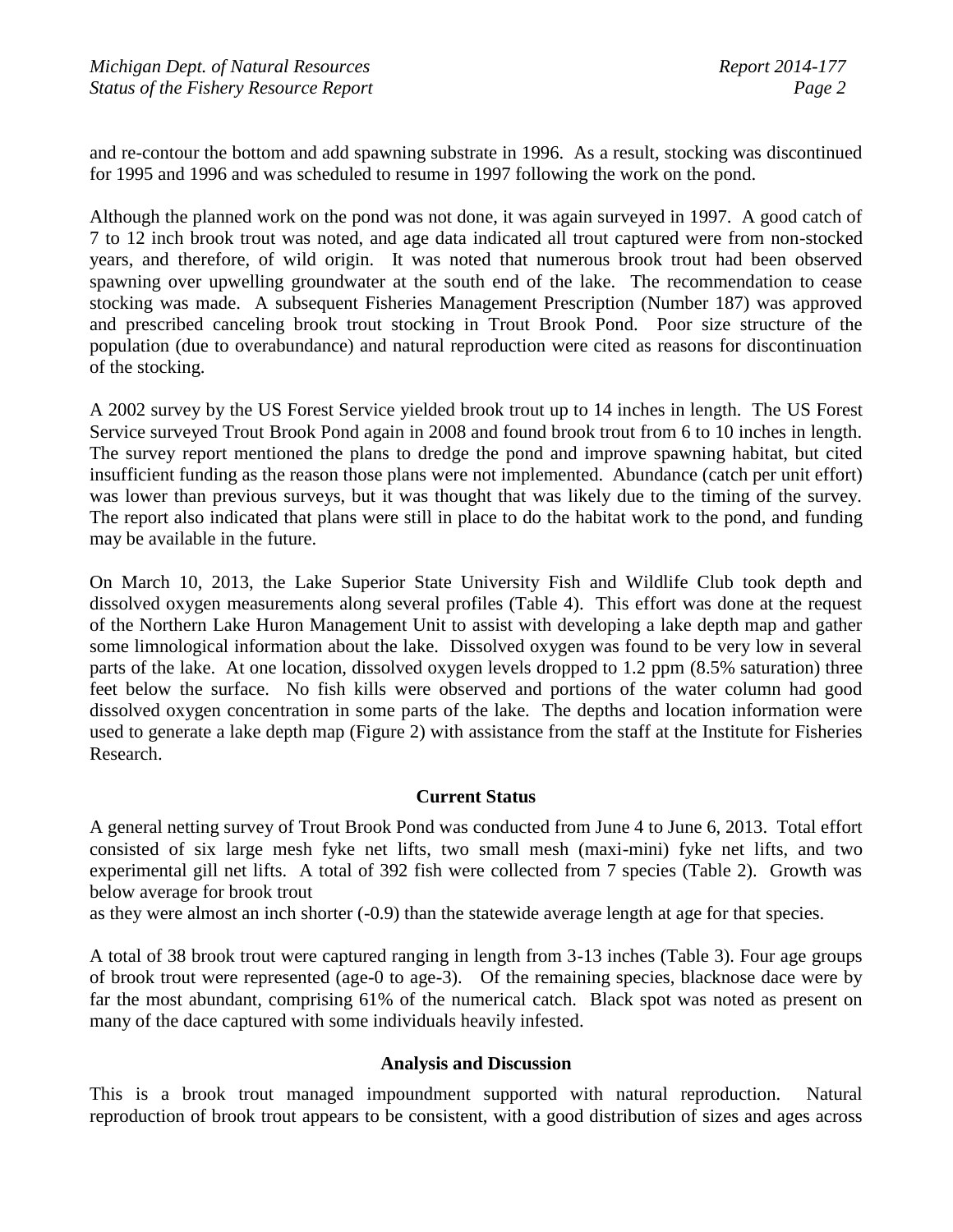four age classes. Spawning habitat appears to be limited to small areas of gravel and groundwater upwelling in the south end of the lake. Despite the limited availability of spawning habitat, additional stocking of brook trout doesn't make sense as the fish are growing slowly. The waterbody also appears to be depth limited with only a few areas of deep (>6 ft) water.

## **Management Direction**

Trout Brook Pond has a self-sustaining brook trout population in an area of the state (the Eastern Upper Peninsula) that does not have many inland lake fishing opportunities. Trout Brook Pond does have some management issues. There are a number of costs associated with maintaining the dam for this waterbody. Although this is classified as a low hazard dam, periodic dam safety inspections are required. Each of these inspections costs approximately \$2,500. When combined with the six other impoundments (and inspections) that the Northern Lake Huron Management Unit is responsible for, this becomes a substantial expense.

Another cost associated with Trout Brook Pond is the maintenance of the control structure (outlet). Water level is controlled by a three feet by five feet concrete drop inlet structure connected to a 36 inch diameter corrugated metal outlet pipe (J. Pawloski, Dam Safety Inspection Report, 2013). The spillway is protected by metal grating, which clogs seasonally with fallen leaves, dying vegetation, and debris placed there by beaver. When the grates become clogged, water level rises and in some cases overtops the earthen embankment (dam), or floods the adjacent section of the North Country Hiking Trail. When this happens, personnel from Northern Lake Huron Management Unit (based in Gaylord) are called to remove the debris, which involves not only staff time, but travel time as well. The Gaylord office is located approximately 110 miles from Trout Brook Pond. At times, it can require cleaning/maintenance every week or two.

The level of fishing pressure on this waterbody is unknown. A Lake Superior State University student will be conducting senior thesis research project on Trout Brook Pond. The project will attempt to quantify recreation use of the pond, so a cost-benefit analysis of the fishery and maintenance of the impoundment can be conducted.

The following management actions are proposed for Trout Brook Pond:

1. Beaver management- encourage trapping of beaver at this location to reduce additional damming of the control structure. If beaver dams occur here during the off-season, seek nuisance control permits for them to be trapped.

2. Creel survey- a survey should be conducted for this waterbody to evaluate its overall use.

3. Habitat improvement- work with US Forest Service to coordinate plans for a drawdown and excavation for deeper water and gravel placement for spawning habitat.

4. Dam removal- if the cost-benefit analysis shows that the angler/recreational use value is less than the cost of maintenance, develop a plan to remove the dam.

# **References**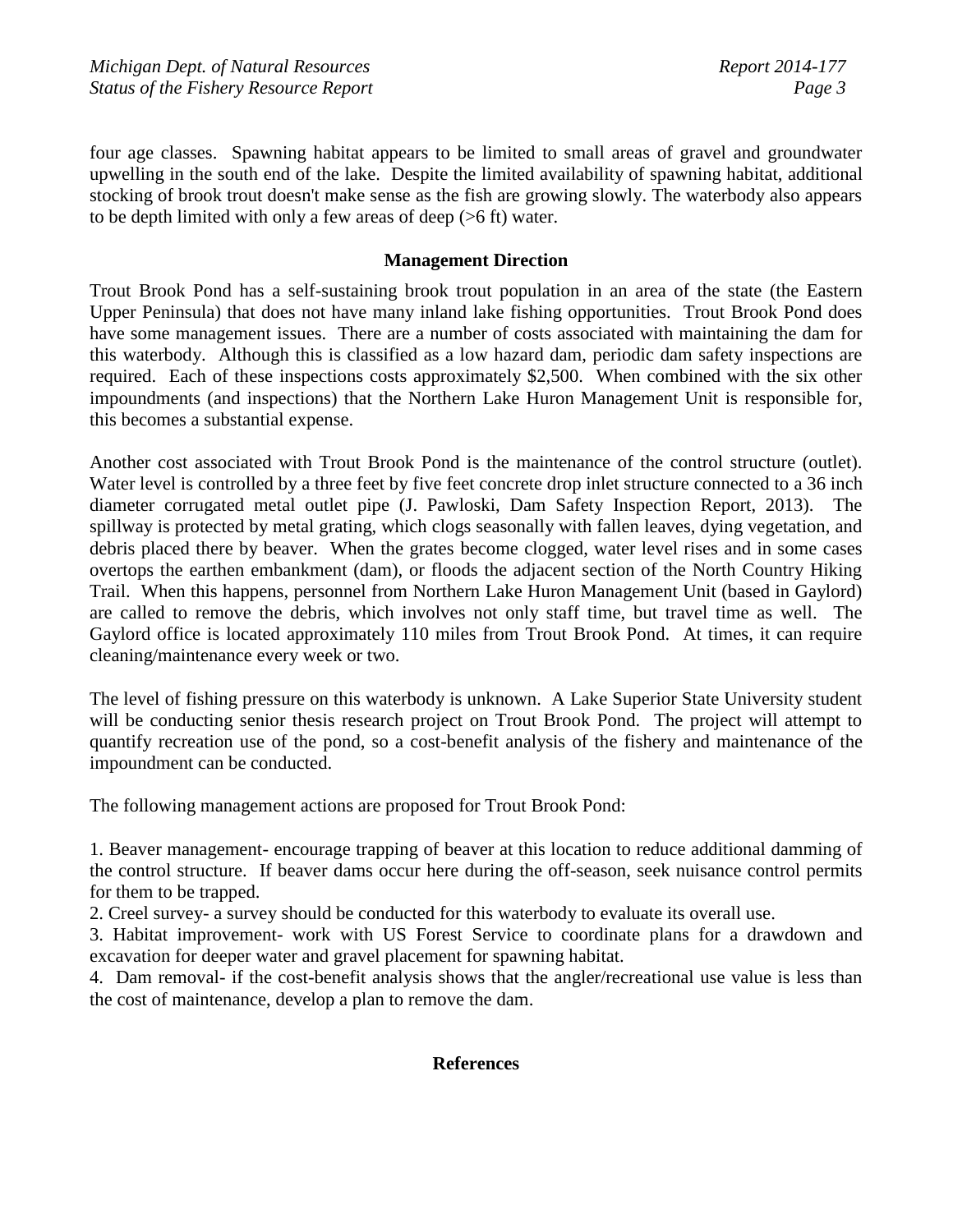

Figure 1. Location of Trout Brook Pond.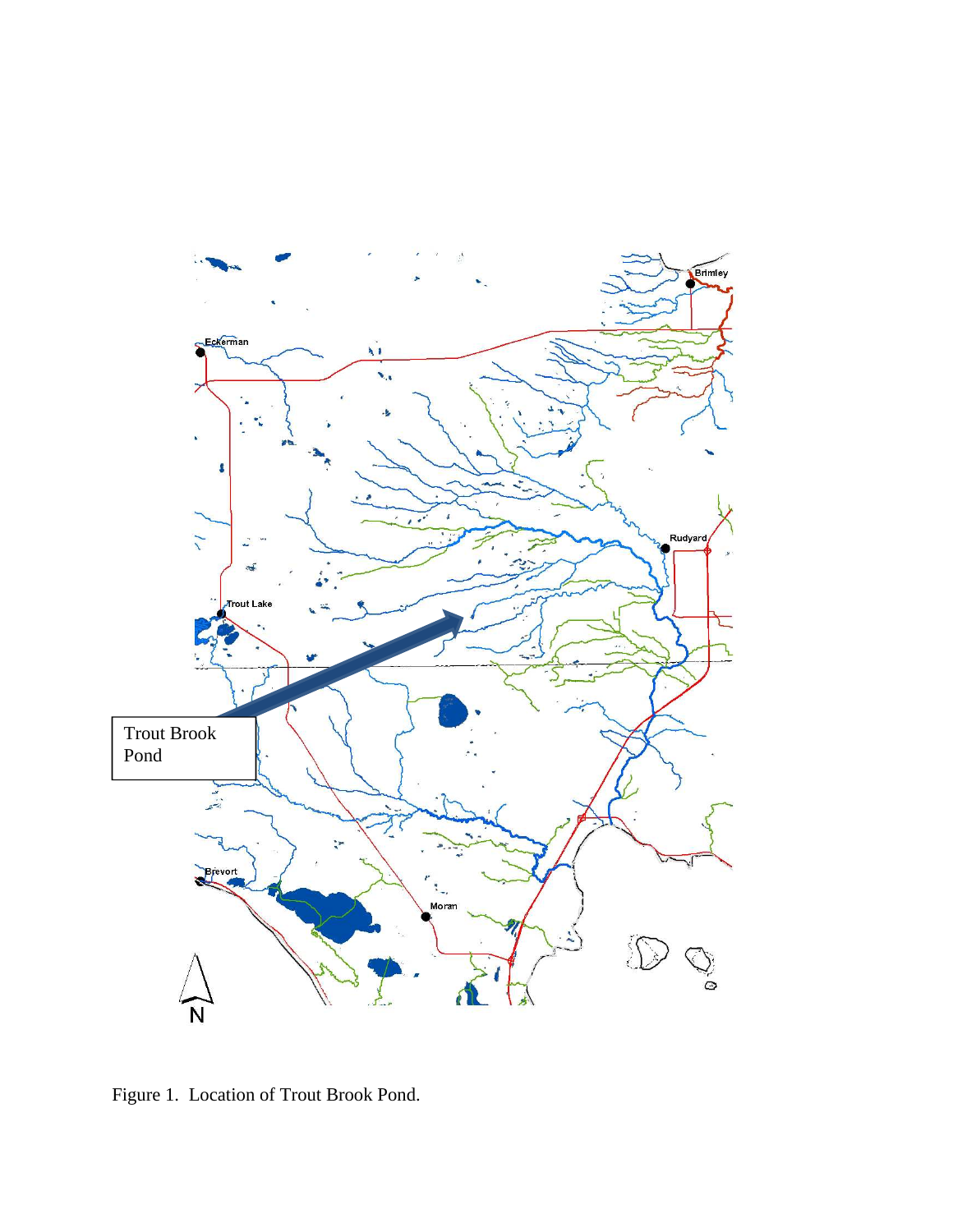

Figure 2. Depth map of Trout Brook Pond.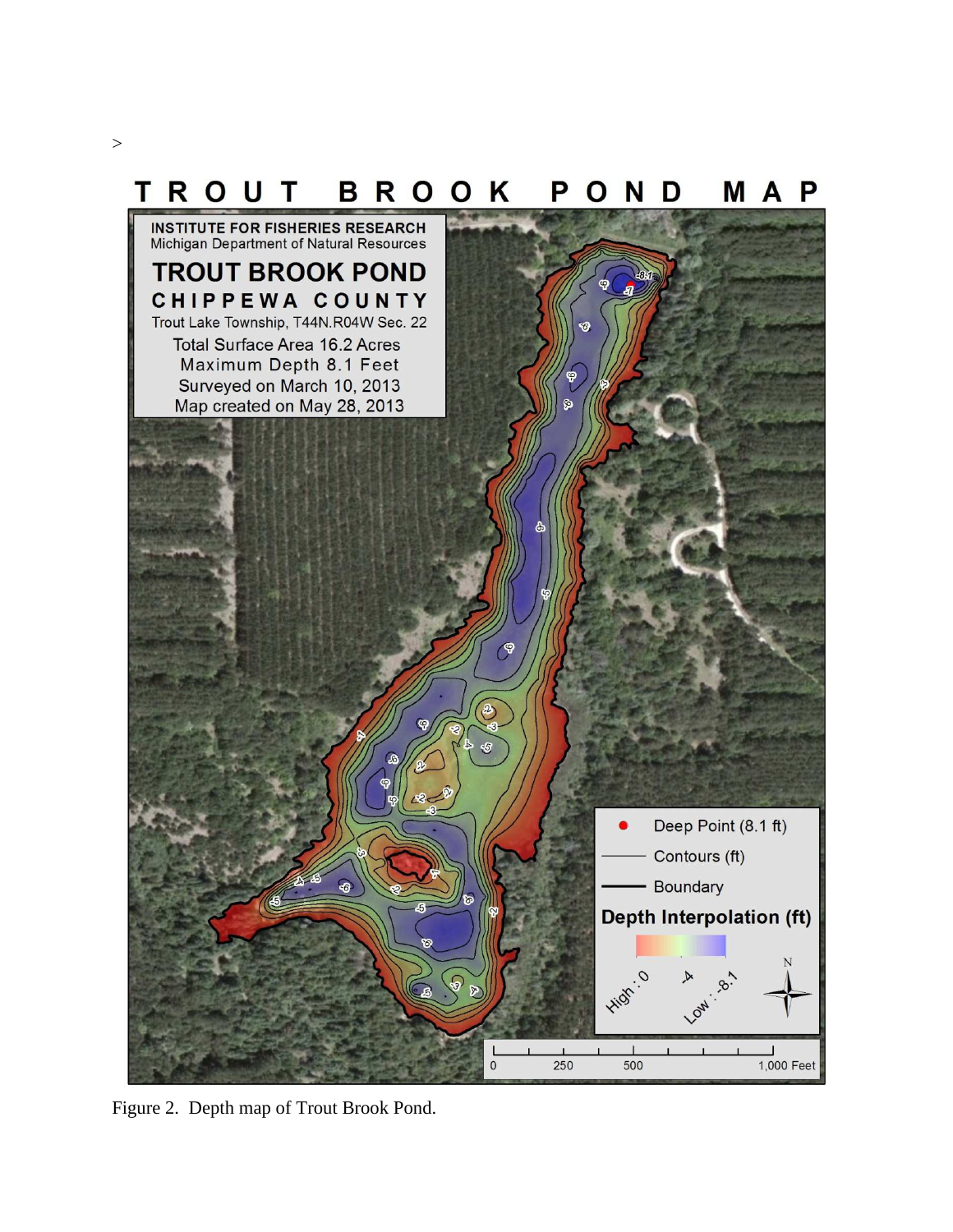| Year | <b>Number stocked</b> | Life stage stocked        |  |
|------|-----------------------|---------------------------|--|
| 1959 | 1,150                 | Legal                     |  |
| 1959 | 25,000                | Fingerlings               |  |
| 1960 | 900                   | Legal                     |  |
| 1961 | 800                   | Legal                     |  |
| 1962 | 800                   | Legal                     |  |
| 1963 | 100                   | Legal                     |  |
| 1964 | 2,650                 | Legal                     |  |
| 1965 | 3,000                 | Sublegal                  |  |
| 1965 | 600                   | Legal                     |  |
| 1966 | 5,000                 | <b>Fall Fingerlings</b>   |  |
| 1967 | 1,500                 | Yearlings                 |  |
| 1968 | 1,800                 | Yearling                  |  |
| 1969 | 1,000                 | Yearlings                 |  |
| 1970 | 1,000                 | Yearlings                 |  |
| 1971 | 1,000                 | Yearlings                 |  |
| 1972 | 7,500                 | Fingerlings               |  |
| 1973 | 750                   | Yearlings                 |  |
| 1974 | $-$                   |                           |  |
| 1975 | 800                   | <b>Fall Fingerlings</b>   |  |
| 1975 | 2,000                 | <b>Spring Fingerlings</b> |  |
| 1976 | 2,000                 | <b>Fall Fingerlings</b>   |  |
| 1977 | 1,350                 | <b>Fall Fingerlings</b>   |  |
| 1978 | --                    |                           |  |
| 1979 | 1,650                 | <b>Spring Fingerlings</b> |  |
| 1980 | 1,650                 | <b>Spring Fingerlings</b> |  |
| 1981 | 1,650                 | <b>Spring Fingerlings</b> |  |
| 1982 | 1,600                 | <b>Spring Fingerlings</b> |  |
| 1983 | 1,620                 | <b>Fall Fingerlings</b>   |  |
| 1984 | 1,650                 | <b>Fall Fingerlings</b>   |  |
| 1985 | $\frac{1}{1,510}$     | Fall Fingerlings          |  |
| 1986 | 1,650                 | <b>Fall Fingerlings</b>   |  |
| 1987 | 1,650                 | Fall Fingerlings          |  |
| 1988 | 1,650                 | <b>Fall Fingerlings</b>   |  |
| 1989 | 1,650                 | <b>Fall Fingerlings</b>   |  |
| 1990 | 1,650                 | <b>Fall Fingerlings</b>   |  |
| 1991 | 1,650                 | <b>Fall Fingerlings</b>   |  |
| 1992 | 1,650                 | Fall Fingerlings          |  |
| 1993 | 1,650                 | <b>Fall Fingerlings</b>   |  |
| 1994 | 1,650                 | <b>Fall Fingerlings</b>   |  |

Table 1. Year, number, and life stage of brook trout stocked in Trout Brook Pond, Chippewa County.

Table 2. Number, percent by number, length range, and growth rate by species captured during the June 4-6, 2013, survey of Trout Brook Pond, Chippewa County. Growth rate is reported for brook trout only, and is a comparison to the statewide average length at age for that species.

|                          |               | <b>Percent by</b> | Length      | Growth |
|--------------------------|---------------|-------------------|-------------|--------|
| <b>Species</b>           | <b>Number</b> | <b>Number</b>     | Range (in.) | Rate   |
| <b>Brook</b> trout       | 38            | 9.7               | $3-13$      | $-0.9$ |
| <b>Blacknose</b> dace    | 240           | 6.2               | $1 - 3$     |        |
| <b>Bluntnose</b> minnow  | 25            | 6.4               | $1 - 4$     |        |
| <b>Brook stickleback</b> | 4             | 1.0               | $1 - 2$     |        |
| Central mudminnow        | 24            | 6.1               | $3-4$       |        |
| Northern redbelly dace   | 60            | 15.3              | $1 - 4$     |        |
| Rock bass                |               | 0.3               | 4-4         |        |